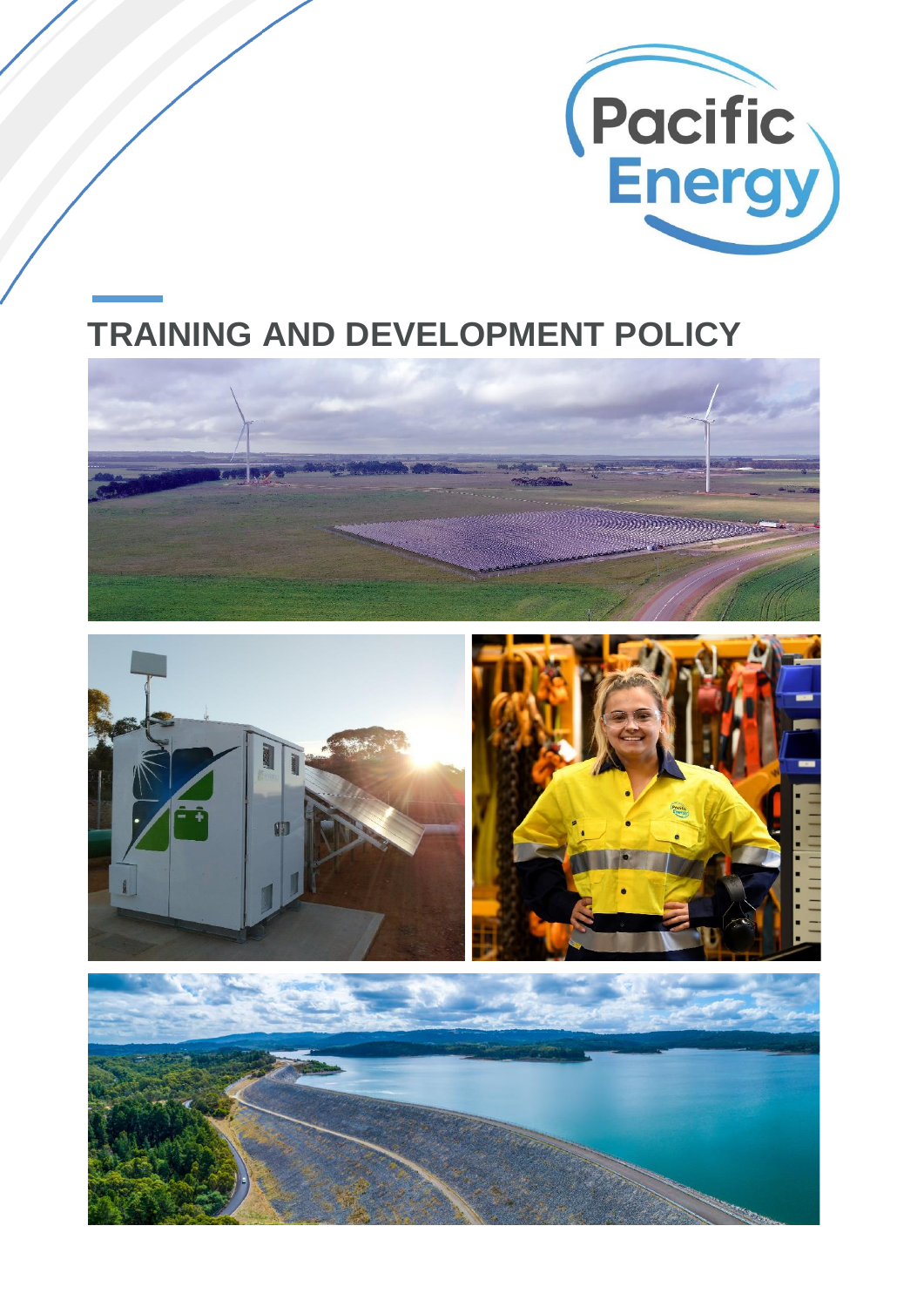# **TABLE OF CONTENTS**

| 1.1 |  |
|-----|--|
| 1.2 |  |
| 1.3 |  |
|     |  |
|     |  |
|     |  |
|     |  |
| 5.1 |  |
| 5.2 |  |
|     |  |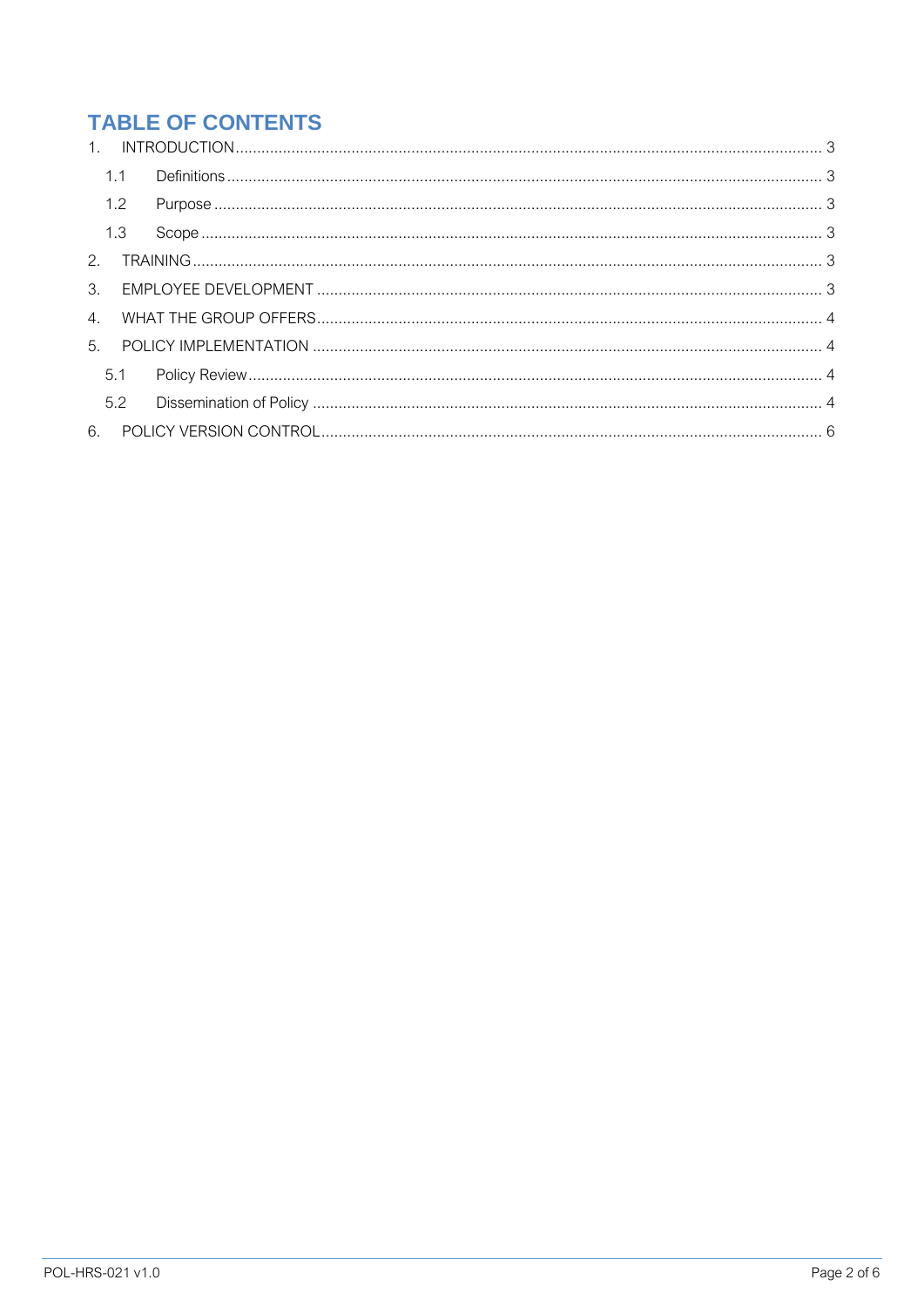#### <span id="page-2-0"></span>**1. INTRODUCTION**

#### <span id="page-2-1"></span>**1.1 Definitions**

Employees All staff, contractors, consultants and temporary workers of the Pacific Energy group of companies (Group).

CEO Chief Executive Officer

#### <span id="page-2-2"></span>**1.2 Purpose**

The Group recognises the importance of training and developing its employees and understands that its employees are key to its success. We encourage employees to be continually improving their skills and abilities both through on-the-job and off-the-job training.

The Group acknowledges that training and development of our most important asset – our people provides benefits both to them in terms of overall career and prospects for advancement, as well as being central to our continuing success as a business.

This policy sets out what the Group may offer employees through training and development opportunities aimed at promoting the growth of individuals and teams.

#### <span id="page-2-3"></span>**1.3 Scope**

This Policy applies to all employees of the Group. It does not form part of any employee's contract of employment, nor does it form part of any other workplace participant's contract for service.

## <span id="page-2-4"></span>**2. TRAINING**

The Group may require you to undertake specific training related to your current position, or as a prerequisite for performing a different position, for example if you are promoted to a higher position. Any such training may be carried out either at the Group's premises or by an external provider's premises.

Training opportunities may also arise as part of your ongoing performance review. The Group encourages employees to propose suggestions for employment-related training to assist their development and progress.

You must have the permission of the Group prior to either signing up, or attending, a Group funded training course. If you fail to obtain permission, the Group in its discretion may decide to not reimburse you for any course fees you have paid or discipline you for any time you have taken off work without authorisation.

## <span id="page-2-5"></span>**3. EMPLOYEE DEVELOPMENT**

Individual training and development needs should be discussed during your ongoing performance review. The review process is designed to:

- − encourage regular constructive dialogue between employees and their managers;
- − enhance employee's professional development;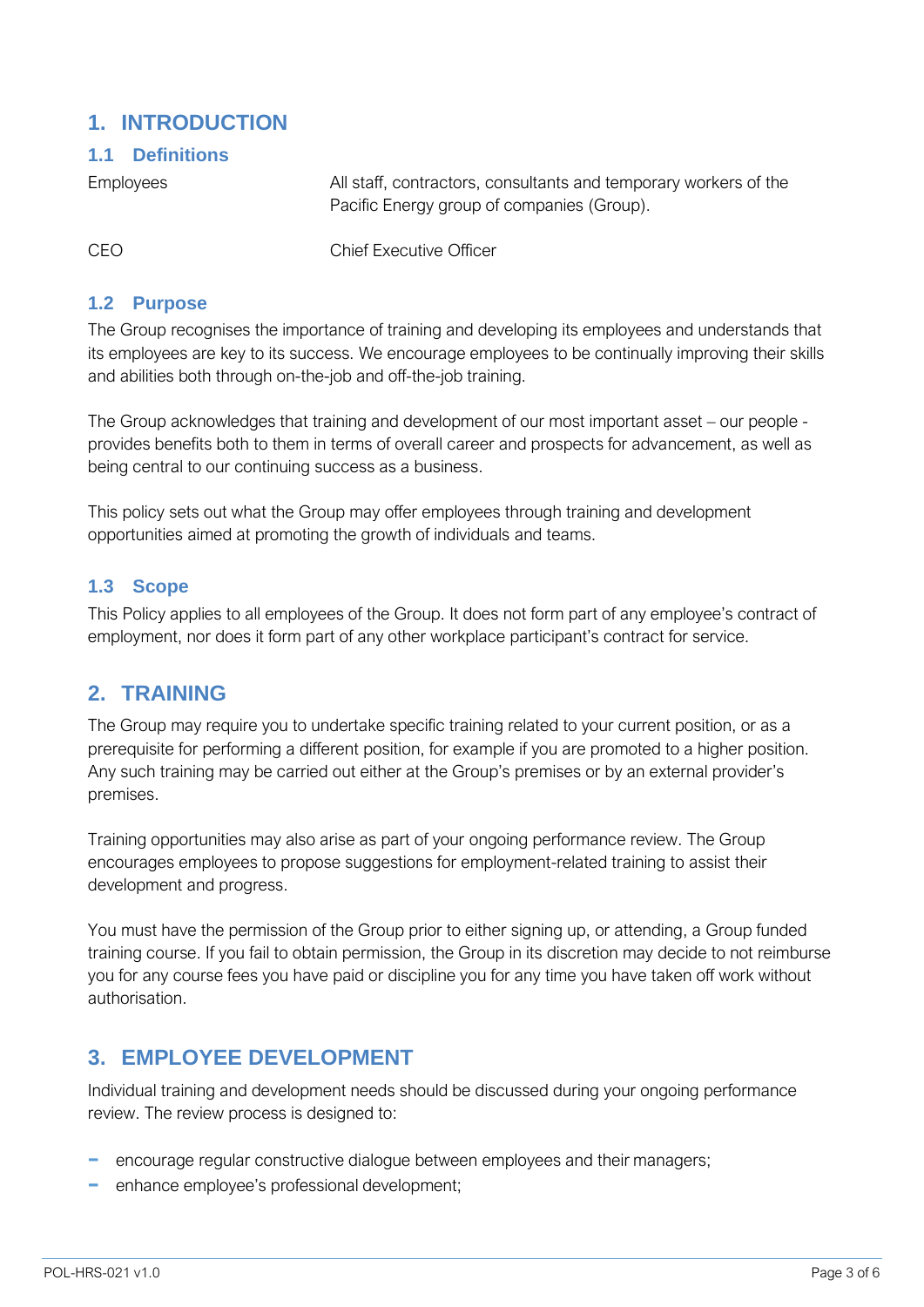- − clarify job responsibilities and performance goals/expectations;
- − establish appropriate development and performance objectives;
- − help employees identify a possible career path for themselves;
- − identify ways in which the Group might enable individuals to improve their performance; and
- − provide a basis for decisions on remuneration.

## <span id="page-3-0"></span>**4. WHAT THE GROUP OFFERS**

The Group may offer any of the following opportunities for employee development:

- − various degrees of support as you develop the competence and capability for which you have been employed;
- − the opportunity to develop new competencies and capabilities relevant to your employment with the Group, and which enhances your career prospects and learning within the Group; and
- − to participate in regular discussions with your line manager, including identifying opportunities for ongoing training and/or support.

## <span id="page-3-1"></span>**5. POLICY IMPLEMENTATION**

#### <span id="page-3-2"></span>**5.1 Policy Review**

The CEO will monitor the effectiveness and review the implementation of this policy, considering its suitability, adequacy and effectiveness. Any improvements identified will be made as soon as possible.

All employees are responsible for the success of this policy and should ensure they use it to disclose any suspected wrongdoing.

Employees are invited to comment on this policy and suggest ways in which it might be improved. Comments, suggestions and queries should be addressed to the Company Secretary.

This policy will be reviewed annually by 20 December.

#### <span id="page-3-3"></span>**5.2 Dissemination of Policy**

A copy of this policy will be provided to each employee upon commencement of employment and additional copies will be made available upon request.

Jamie Cullen Group CEO

7 October 2020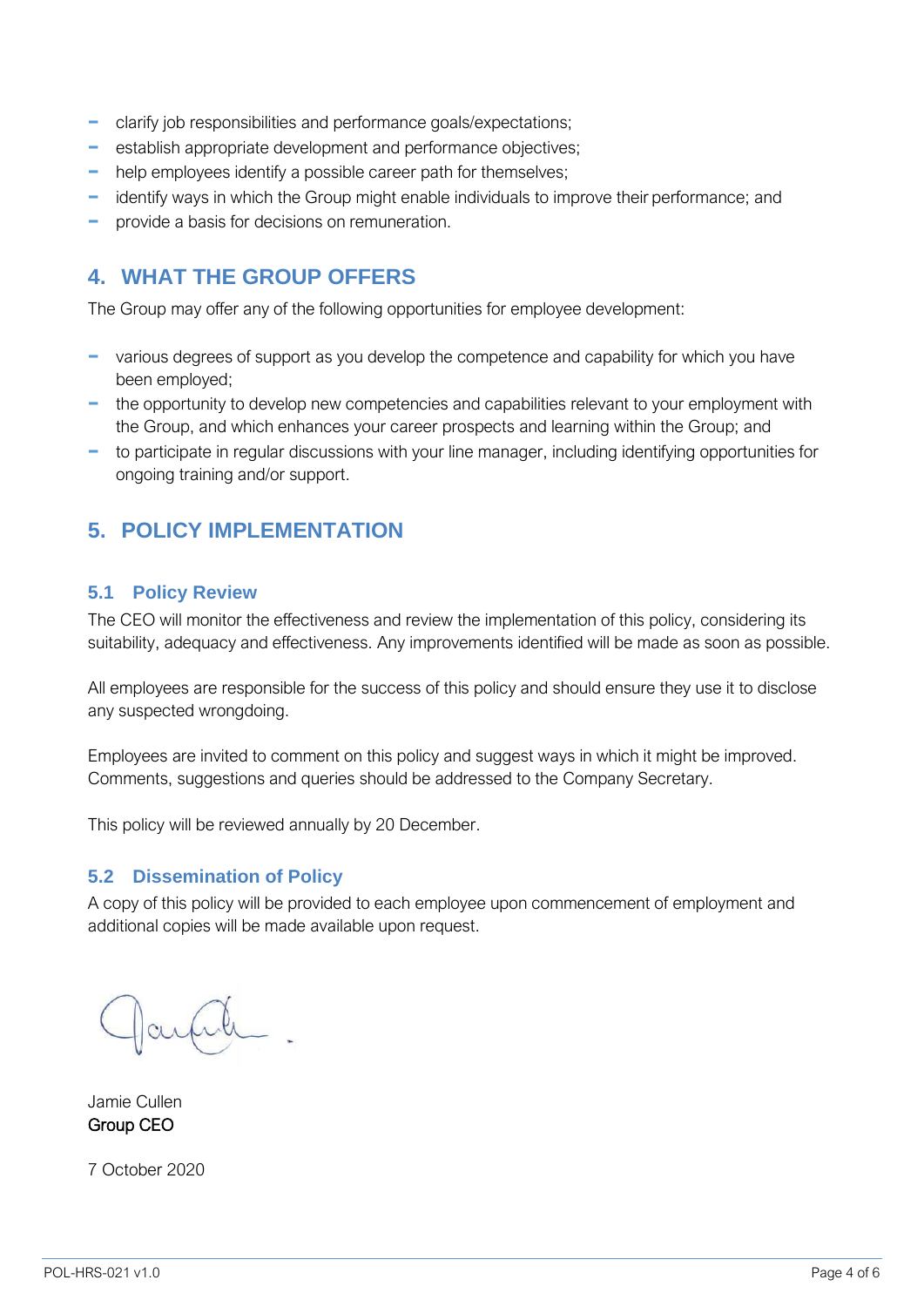## **APPENDIX 1**

| Position                                               | Training                                             |  |  |
|--------------------------------------------------------|------------------------------------------------------|--|--|
| Managers & Supervisors                                 | Managing Staff Performance                           |  |  |
| All Electricians and Mechanics                         | First Aid with yearly CPR and Low Voltage Refreshers |  |  |
| Supervisors / Managers on<br><b>Construction Sites</b> | Section 44 Training                                  |  |  |
| <b>Managers &amp; Supervisors</b>                      | WHS for Managers and Supervisors                     |  |  |
| All Flectricians and Mechanics                         | White Card (Construction)                            |  |  |